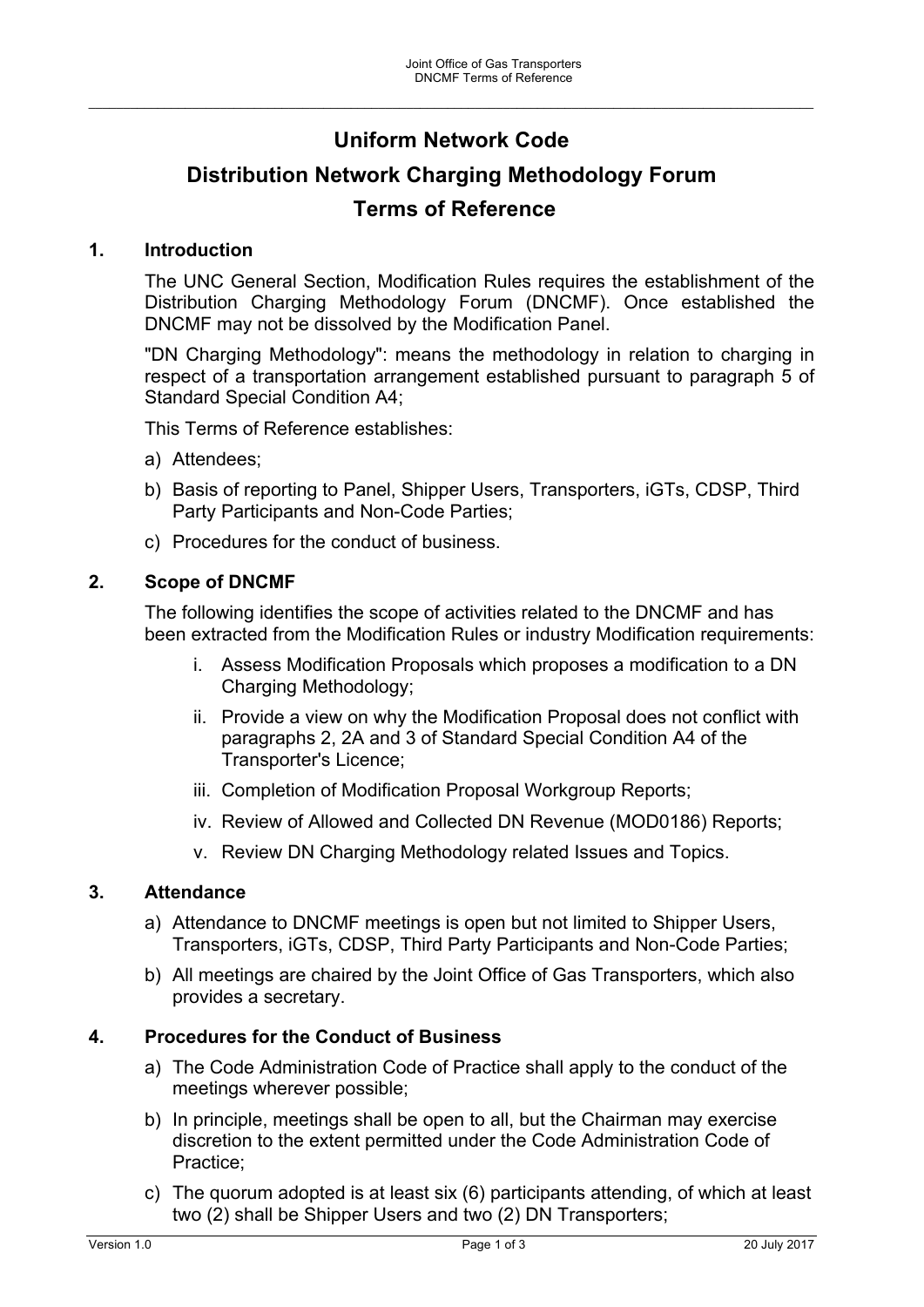d) The Workgroup has no power or authority to bind any participant of the Workgroup;

\_\_\_\_\_\_\_\_\_\_\_\_\_\_\_\_\_\_\_\_\_\_\_\_\_\_\_\_\_\_\_\_\_\_\_\_\_\_\_\_\_\_\_\_\_\_\_\_\_\_\_\_\_\_\_\_\_\_\_\_\_\_\_\_\_\_\_\_\_\_\_\_\_\_\_\_\_\_\_\_\_\_\_\_\_\_\_\_\_\_\_\_\_\_\_\_\_\_\_\_\_\_\_\_\_

- e) Minutes of meeting are to be published on the Joint Office of Gas Transporters website;
- f) Modification Proposal Workgroup Reports are to be published on the on the Joint Office of Gas Transporters website.

### **4.0 Frequency of Meetings**

a) The Transporters shall ensure the DNCMF meets on a regular basis and at least once every three (3) months unless there is no matter for the DN Charging Methodology Forum to discuss.